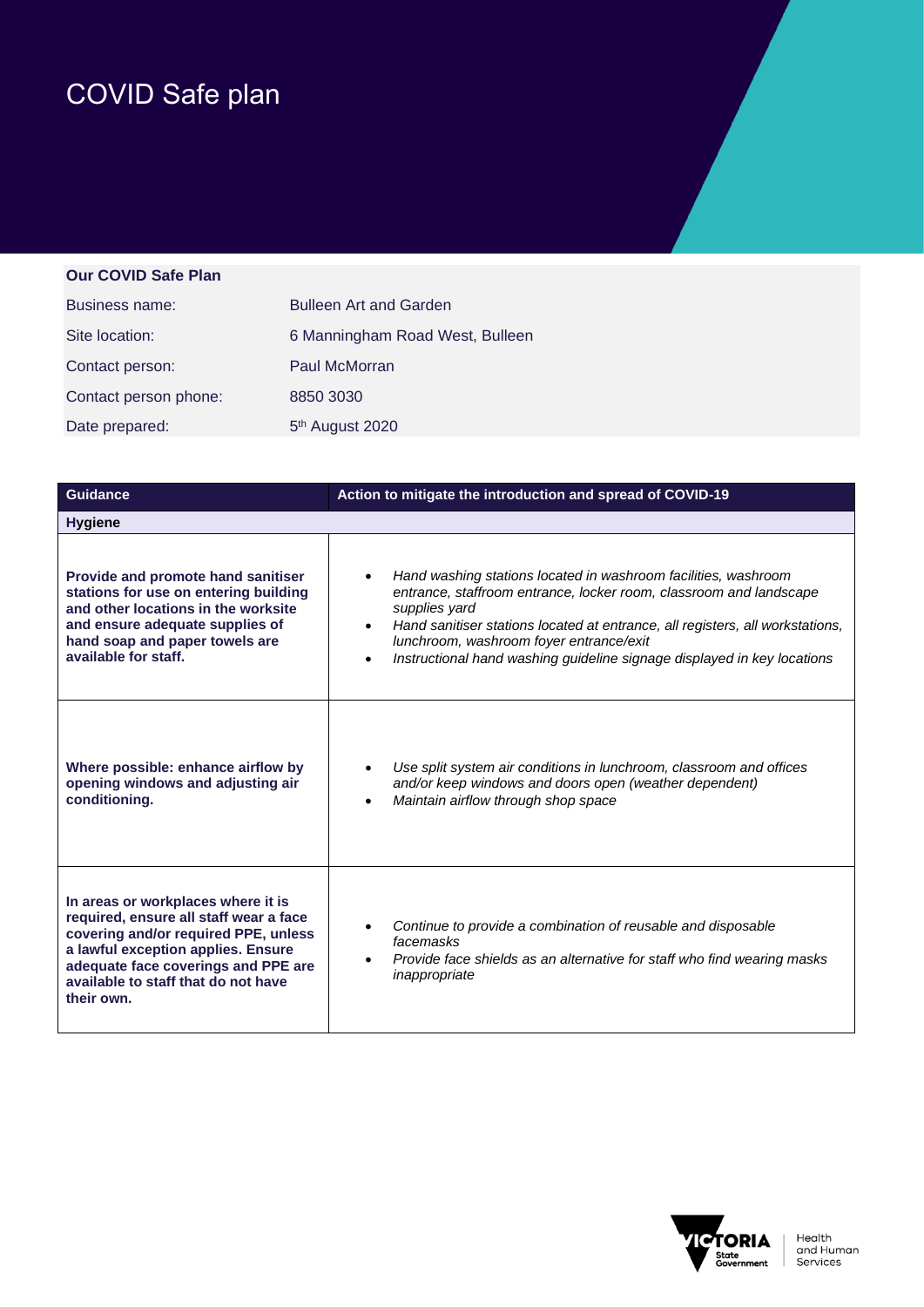| <b>Guidance</b>                                                                                                                                                                  | Action to mitigate the introduction and spread of COVID-19                                                                                        |
|----------------------------------------------------------------------------------------------------------------------------------------------------------------------------------|---------------------------------------------------------------------------------------------------------------------------------------------------|
| Provide training to staff on the correct<br>use and disposal of face coverings<br>and PPE, and on good hygiene<br>practices and slowing the spread of<br>coronavirus (COVID-19). | Instructional 'good hygiene practice' signage displayed in key locations<br>Instructional 'how to wear a mask' signage displayed in key locations |
| Replace high-touch communal items<br>with alternatives.                                                                                                                          | Limit use of high-touch communal items<br>Allocate workstations and equipment to individual employees when<br>practical                           |

| <b>Guidance</b>                                                                                                                                                            | Action to mitigate the introduction and spread of COVID-19                                                                                                                                                                                                                                                                        |
|----------------------------------------------------------------------------------------------------------------------------------------------------------------------------|-----------------------------------------------------------------------------------------------------------------------------------------------------------------------------------------------------------------------------------------------------------------------------------------------------------------------------------|
| <b>Cleaning</b>                                                                                                                                                            |                                                                                                                                                                                                                                                                                                                                   |
| Increase environmental cleaning<br>(including between changes of staff),<br>ensure high touch surfaces are<br>cleaned and disinfected regularly (at<br>least twice daily). | Roster a staff member to disinfect all high uses surfaces including<br>doorknobs and benchtops.<br>Wipe down using disinfectant spray phones and high use surfaces<br>regularly.<br>Provide disinfectant at each of the counters for the regular wiping down of<br>high use surfaces (such as the eft machine and cash register). |
| <b>Ensure adequate supplies of cleaning</b><br>products, including detergent and<br>disinfectant.                                                                          | Allocate responsibility to maintain stock of cleaning products to office<br>manager                                                                                                                                                                                                                                               |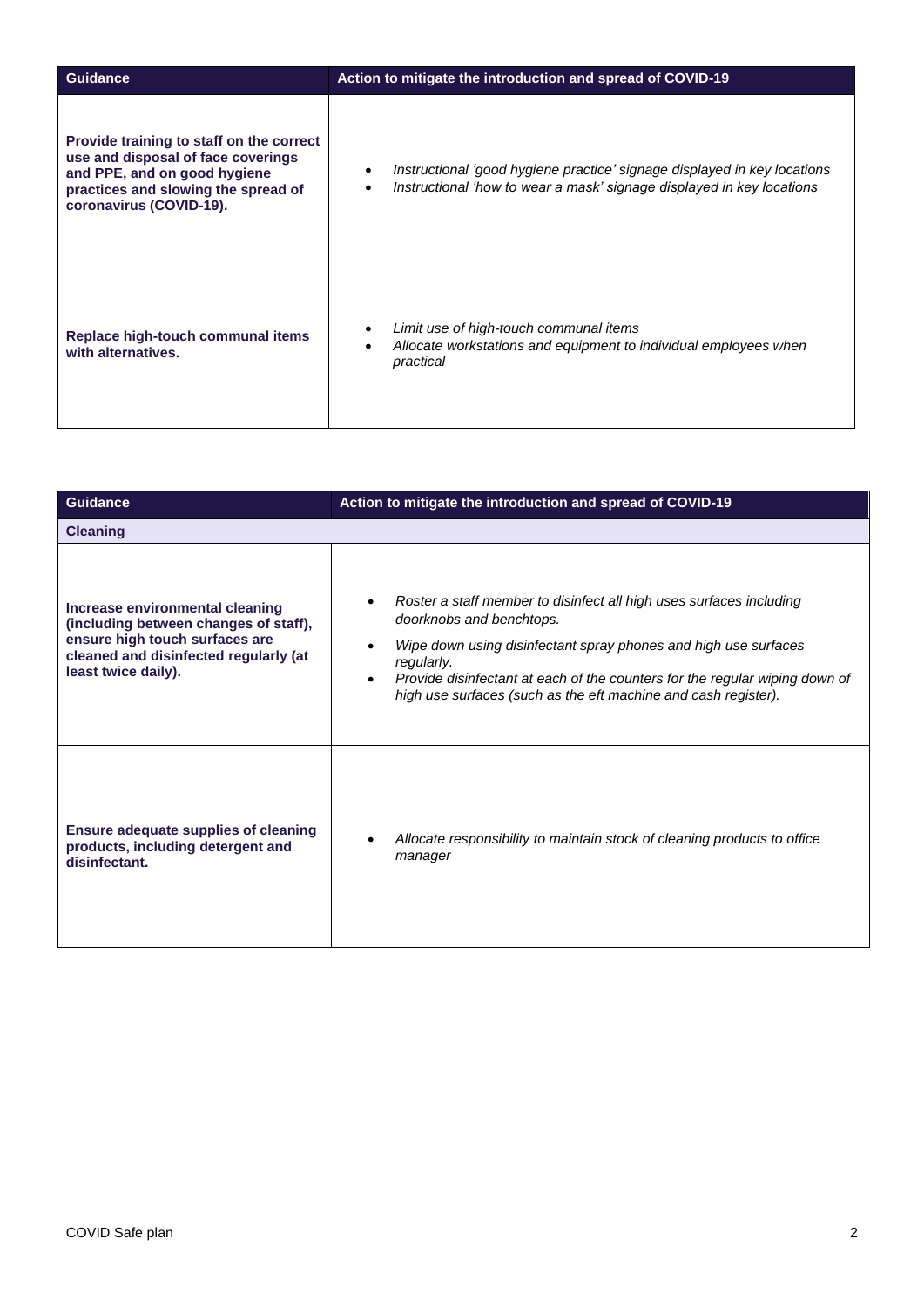| <b>Guidance</b>                                                                                                                                                                                                                    | Action to mitigate the introduction and spread of COVID-19                                                                                                                                                                     |
|------------------------------------------------------------------------------------------------------------------------------------------------------------------------------------------------------------------------------------|--------------------------------------------------------------------------------------------------------------------------------------------------------------------------------------------------------------------------------|
| Physical distancing and limiting workplace attendance                                                                                                                                                                              |                                                                                                                                                                                                                                |
| Ensure that all staff that can work<br>from home, do work from home.                                                                                                                                                               | Review roles and tasks carried out by staff, determine if any roles can be<br>$\bullet$<br>adapted to be performed at home                                                                                                     |
| Establish a system that ensures staff<br>members are not working across<br>multiple settings/work sites.                                                                                                                           | BAAG is a single site business.<br>$\bullet$<br>Declaration form distributed to all staff to declare they have not worked<br>$\bullet$<br>across multiple sites<br>Delivery drivers trained in COVIDsafe delivery procedures   |
| Establish a system to screen<br>employees and visitors before<br>accessing the workplace. Employers<br>cannot require employees to work<br>when unwell.                                                                            | Communicate with staff that if they unwell at all they must not come in to<br>$\bullet$<br>work<br>Provide for use of a forehead thermometer                                                                                   |
| Configure communal work areas so<br>that there is no more than one worker<br>per four square meters of enclosed<br>workspace, and employees are<br>spaced at least 1.5m apart. Also<br>consider installing screens or<br>barriers. | Display and enforce the maximum occupancy of each enclosed workspace<br>$\bullet$<br>Use classroom as additional office space<br>$\bullet$<br>Reconfigure lunchroom<br>$\bullet$<br>Screens and barriers installed at counters |
| Use floor markings to provide<br>minimum physical distancing guides<br>between workstations or areas that<br>are likely to create a congregation of<br>staff.                                                                      | Floor markings installed in counter and high service areas                                                                                                                                                                     |
| Modify the alignment of workstations<br>so that employees do not face one<br>another.                                                                                                                                              | All workstations configured to create adequate space between<br>workstations                                                                                                                                                   |
| Minimise the build up of employees<br>waiting to enter and exit the<br>workplace.                                                                                                                                                  | Limit access to clock-on room to one person in the area<br>Individual cards used for each staff member<br>$\bullet$                                                                                                            |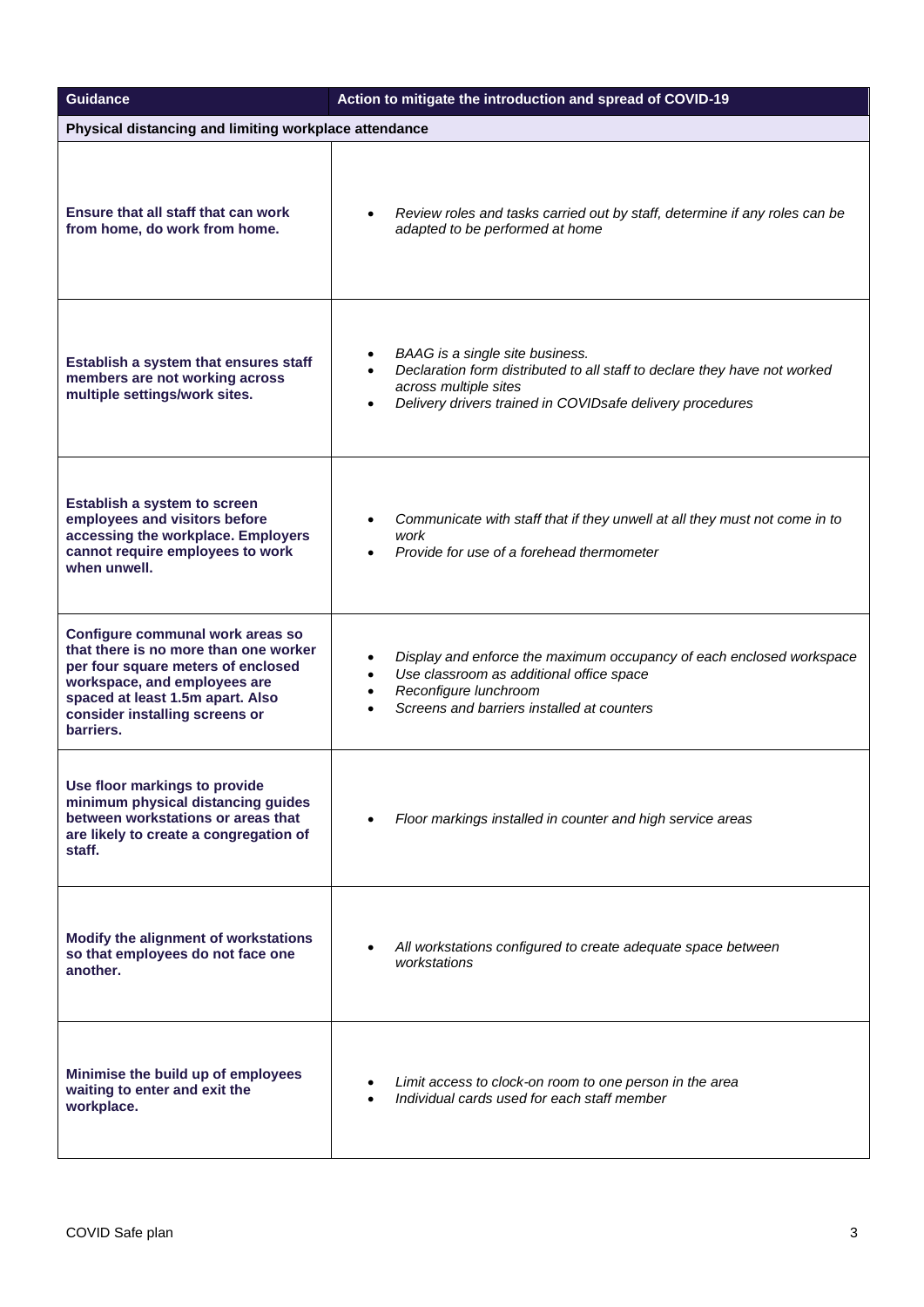| <b>Guidance</b>                                                                                                                                                                                             | Action to mitigate the introduction and spread of COVID-19                                                                                                                                                                      |
|-------------------------------------------------------------------------------------------------------------------------------------------------------------------------------------------------------------|---------------------------------------------------------------------------------------------------------------------------------------------------------------------------------------------------------------------------------|
| Provide training to staff on physical<br>distancing expectations while working<br>and socialising (e.g. during<br>lunchbreaks).                                                                             | Continue staff education and enforcement of BAAG COVID-19 policy and<br>procedures.                                                                                                                                             |
| <b>Review delivery protocols to limit</b><br>contact between delivery drivers and<br>staff.                                                                                                                 | Require delivery drivers to remain in their vehicle when not preparing for<br>the loading/unloading of product<br>Limit access to site to only receival bays and areas where product is being<br>$\bullet$<br>actively unloaded |
| Review and update work rosters and<br>timetables where possible to ensure<br>temporal as well as physical<br>distancing.                                                                                    | Review work rosters in response to operational needs, alter where possible<br>$\bullet$<br>to reduce mixing of staff across different shifts                                                                                    |
| Where relevant, ensure clear and<br>visible signage in areas that are open<br>to the general public that specifies<br>maximum occupancy of that space, as<br>determined by the 'four square metre'<br>rule. |                                                                                                                                                                                                                                 |

| <b>Guidance</b>                                                                                                                                                                                            | Action to ensure effective record keeping                                                                            |
|------------------------------------------------------------------------------------------------------------------------------------------------------------------------------------------------------------|----------------------------------------------------------------------------------------------------------------------|
| <b>Record keeping</b>                                                                                                                                                                                      |                                                                                                                      |
| Establish a process to record the<br>attendance of customers, clients,<br>visitors and workplace inspectors,<br>delivery drivers. This information will<br>assist employers to identify close<br>contacts. | Records are not required for customers<br>Maintain a record of all individuals (except customers) who visit the site |
| Provide guidance to staff on the<br>effective use of the workplace OHS<br>reporting system (where available).                                                                                              | Educate and direct staff to relevant BAAG general OH&S and COVID-19<br>specific Policies and Procedures              |